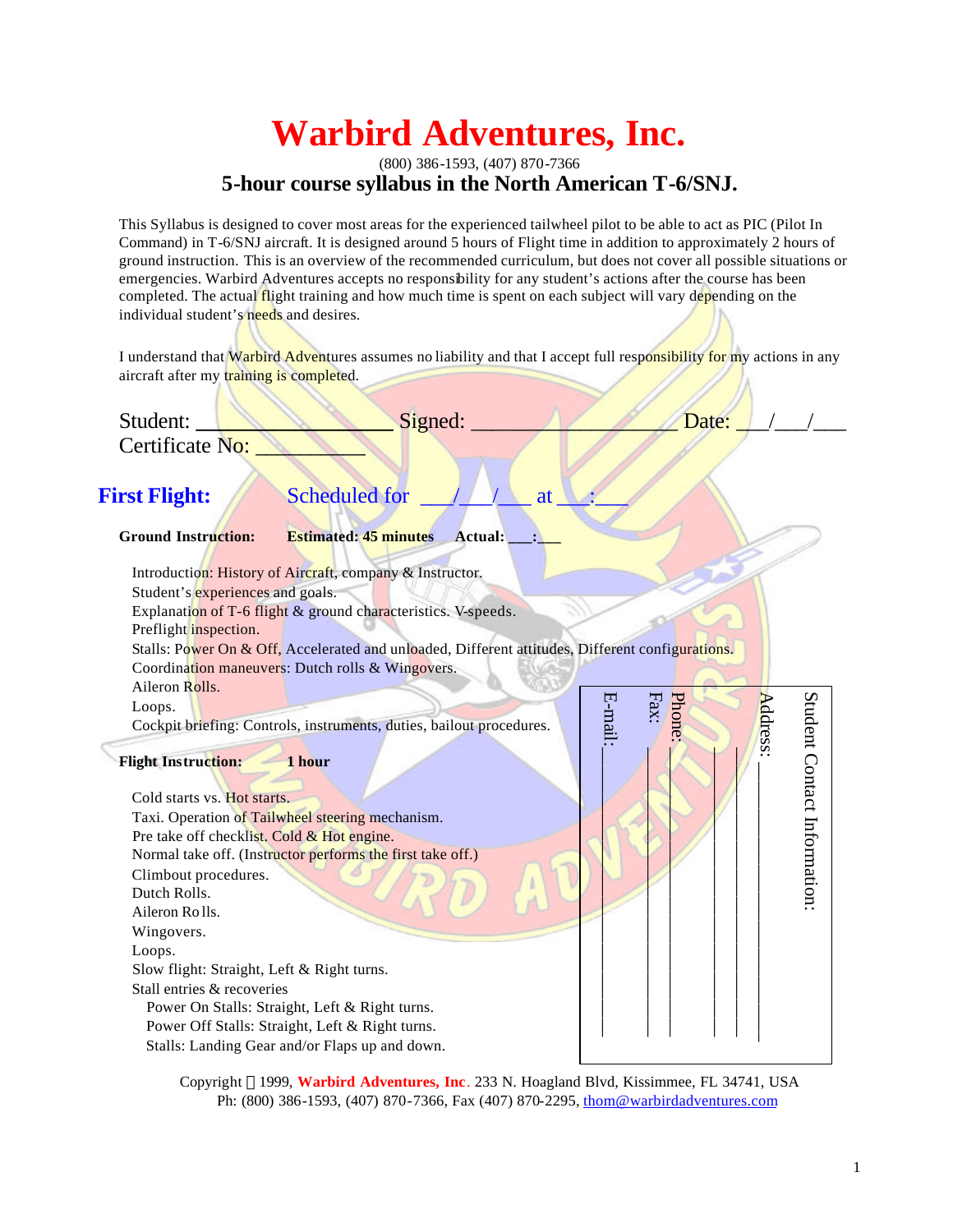Accelerated stalls: Straight, Left & Right turns, Up line, Down line and Inverted. (The up line, down line and inverted accelerated stalls will be done while performing loops.) Aileron rolls on return trip. Descent. Power reduction without shock cooling. Normal pattern & Landing. (Instructor performs the first landing.) 1 normal take off, pattern & landing. (Student Flies.) Taxi back with simulated 5 mph ground loop on the ramp. Shut down procedures.

#### **Debrief: Time as necessary.**

Dub video tape of flight. Instructor covers errors during the flight. Students questions. Assigned reading. Signing of student's logbook.

Instructor: \_\_\_\_\_\_\_\_\_\_\_\_\_\_\_\_\_\_\_ Cert: \_\_\_\_\_\_\_\_\_ Exp: \_\_\_/\_\_\_

# **Second Flight:** Scheduled for <u>1/1/2</u>

**Ground Instruction: Estimated: 30 Minutes Actual \_\_\_:\_\_\_**

 Pattern procedures The Go-around. Cuban 8's & Reverse Cubans. Barrel rolls: Navy and Air Force methods. Hesitation Aileron rolls: 2, 4, 8 and 16 point. Immelman. Split-S. Aborted take off. Wheel landings.

#### **Flight Instruction: 1 hour**

 Normal Take off Aileron rolls on climb out. Cuban 8's & Reverse Cubans. Barrel rolls: Navy and Air Force methods. Immelman. Split-S. Hesitation Aileron rolls on descent. 3-4 Normal and Wheel landings, normal patterns & takeoffs. Aborted takeoff.

#### **Debrief: Time as necessary.**

 Dub video tape of flight. Instructor covers errors during the flight.

> Copyright 1999, **Warbird Adventures, Inc**. 233 N. Hoagland Blvd, Kissimmee, FL 34741, USA Ph: (800) 386-1593, (407) 870-7366, Fax (407) 870-2295, thom@warbirdadventures.com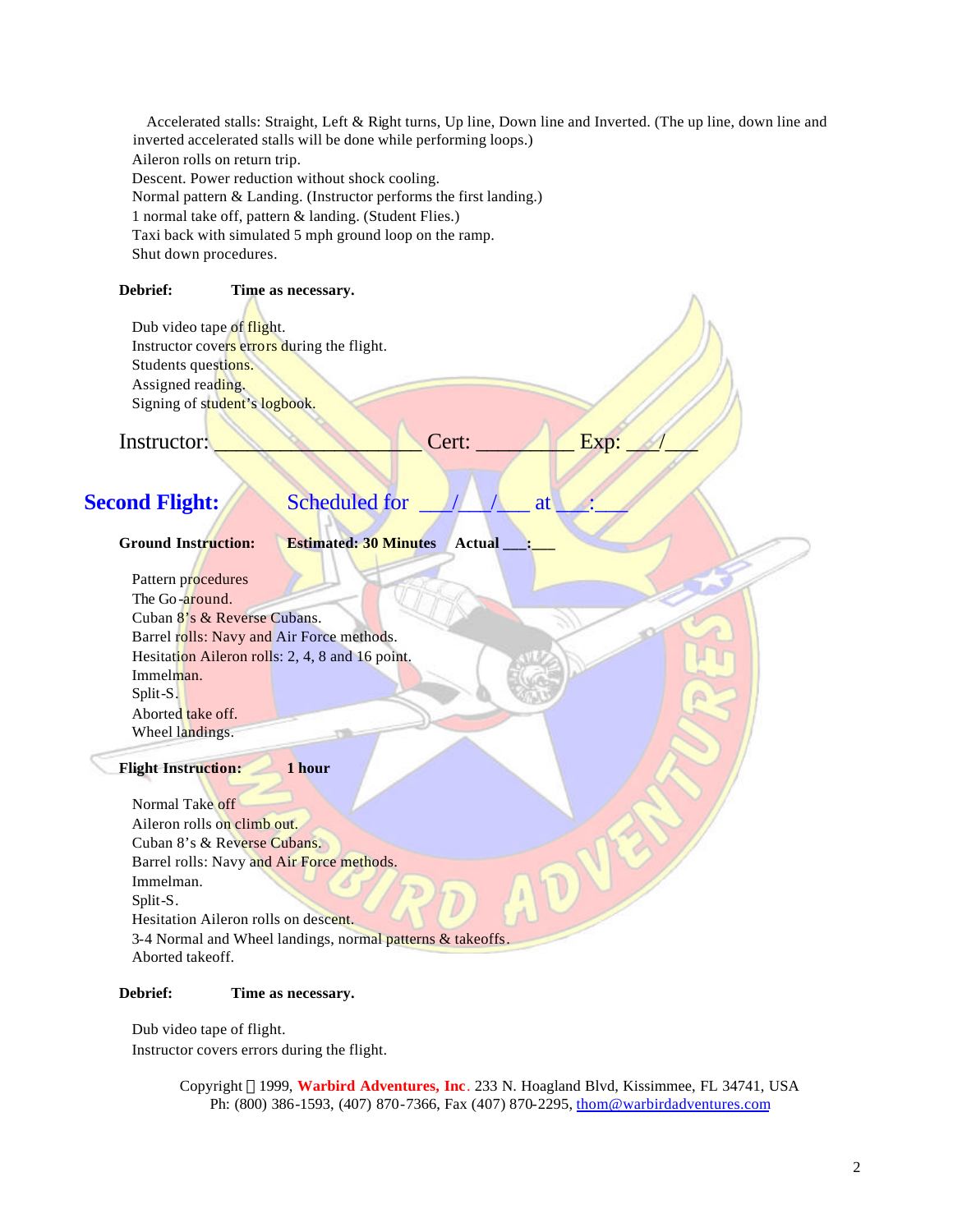Students questions. Assigned reading. Signing of student's logbook.

| Instructor: | $\Delta^{\nu\prime}$<br>ົ້າ. | $- - - -$<br>A |
|-------------|------------------------------|----------------|
|             |                              |                |

| <b>Third Flight:</b> | Scheduled for |  |  |  |
|----------------------|---------------|--|--|--|
|----------------------|---------------|--|--|--|

| <b>Ground Instruction:</b><br>Estimated: 30 Minutes Actual: ___:                                   |
|----------------------------------------------------------------------------------------------------|
| Short & Soft field take offs & Landings.                                                           |
| In-flight emergencies:                                                                             |
| Electrical failure.                                                                                |
| In-flight fires: electrical and engine.                                                            |
| Primary control surface failure.                                                                   |
| Flap failures: Complete and differential.                                                          |
| Hydraulic failures: Landing gear, Flaps and brakes.                                                |
| Landing gear system malfunctions.                                                                  |
| Propeller runaway.                                                                                 |
| Engine failures: Partial and complete, high and low altitude.                                      |
| Pitot/Static malfunctions.                                                                         |
| Off field landings: Gear up & Down.                                                                |
|                                                                                                    |
| <b>Flight Instruction:</b><br>1 hour                                                               |
|                                                                                                    |
| Short field take off. (Instructor will perform the first Short field take off.)                    |
| Students choice of rolls on climb out.                                                             |
| 4-5 Short and Soft field operations. Normal patterns.                                              |
| Simulated control failures.                                                                        |
| Simulated engine failures.                                                                         |
| Simulated off field landings.                                                                      |
| 5-6 normal patterns, landings and take offs with possible engine failures anywhere in the pattern. |
|                                                                                                    |
| Debrief:<br>Time as necessary.                                                                     |
|                                                                                                    |
| Dub video tape of flight.                                                                          |
| Instructor covers errors during the flight.                                                        |
| Students questions.                                                                                |
| Signing of student's logbook.                                                                      |
|                                                                                                    |
| Cert:<br>Exp:<br>Instructor:                                                                       |
|                                                                                                    |
|                                                                                                    |
| Scheduled for / / at :<br><b>Fourth Flight:</b>                                                    |
|                                                                                                    |
| <b>Ground instruction:</b><br><b>Estimated: 20 minutes</b><br>Actual: :                            |

Cloverleaf.

Copyright 1999, **Warbird Adventures, Inc**. 233 N. Hoagland Blvd, Kissimmee, FL 34741, USA Ph: (800) 386-1593, (407) 870-7366, Fax (407) 870-2295, thom@warbirdadventures.com